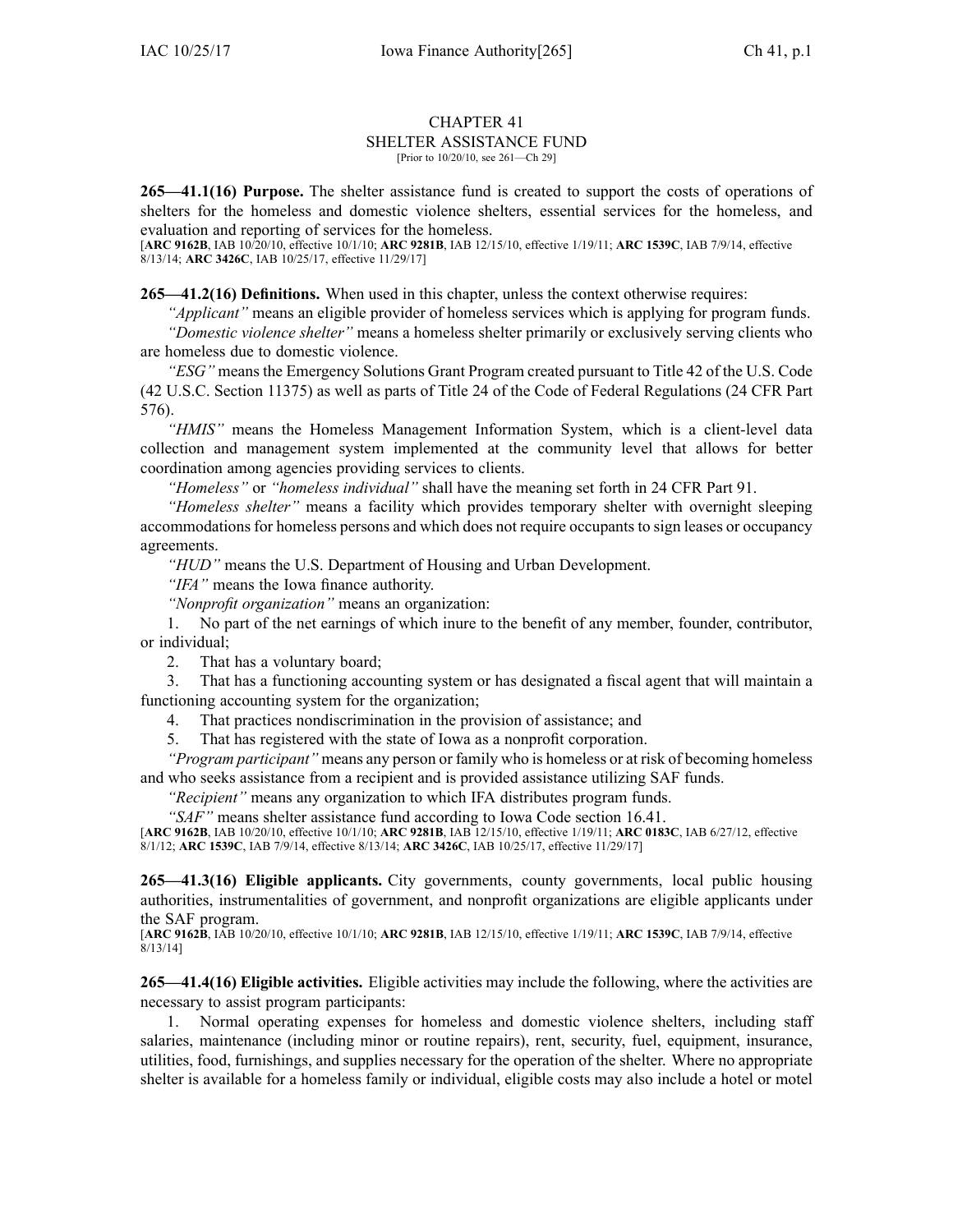voucher for that family or individual. Eligible costs may also include the costs of third-party agencies' providing food either to one or more shelters or directly to program participants.

2. Essential services for individuals and families in homeless and domestic violence shelters, including case management, child care, education services, employment assistance and job training, outpatient health services (to the extent that such health services are otherwise unavailable), legal services, life skills training, mental health services (to the extent that such mental health services are otherwise unavailable), substance abuse treatment services (to the extent that such substance abuse treatment is otherwise unavailable), and transportation (transportation that is necessary to provide services).

3. Evaluation of services for the homeless, including the implementation of the HMIS. [**ARC [9162B](https://www.legis.iowa.gov/docs/aco/arc/9162B.pdf)**, IAB 10/20/10, effective 10/1/10; **ARC [9281B](https://www.legis.iowa.gov/docs/aco/arc/9281B.pdf)**, IAB 12/15/10, effective 1/19/11; **ARC [1539C](https://www.legis.iowa.gov/docs/aco/arc/1539C.pdf)**, IAB 7/9/14, effective 8/13/14; **ARC [3426C](https://www.legis.iowa.gov/docs/aco/arc/3426C.pdf)**, IAB 10/25/17, effective 11/29/17]

**265—41.5(16) Ineligible activities.** As <sup>a</sup> general rule, any activity that is not authorized under the provisions of rule [265—41.4](https://www.legis.iowa.gov/docs/iac/rule/265.41.4.pdf)(16) is ineligible.

[**ARC [9162B](https://www.legis.iowa.gov/docs/aco/arc/9162B.pdf)**, IAB 10/20/10, effective 10/1/10; **ARC [9281B](https://www.legis.iowa.gov/docs/aco/arc/9281B.pdf)**, IAB 12/15/10, effective 1/19/11; **ARC [1539C](https://www.legis.iowa.gov/docs/aco/arc/1539C.pdf)**, IAB 7/9/14, effective 8/13/14]

**265—41.6(16) Application procedures.** IFA shall issue requests for applications periodically, as long as funds are available. Requests for applications may combine the ESG program with the SAF program. The applications shall be submitted on the forms or online system prescribed by IFA. Application requirements, priorities, and maximum and minimum gran<sup>t</sup> awards will be established by IFA for each competition.

[**ARC [9162B](https://www.legis.iowa.gov/docs/aco/arc/9162B.pdf)**, IAB 10/20/10, effective 10/1/10; **ARC [9281B](https://www.legis.iowa.gov/docs/aco/arc/9281B.pdf)**, IAB 12/15/10, effective 1/19/11; **ARC [9642B](https://www.legis.iowa.gov/docs/aco/arc/9642B.pdf)**, IAB 7/27/11, effective 7/8/11; **ARC [9828B](https://www.legis.iowa.gov/docs/aco/arc/9828B.pdf)**, IAB 11/2/11, effective 12/7/11; **ARC [0183C](https://www.legis.iowa.gov/docs/aco/arc/0183C.pdf)**, IAB 6/27/12, effective 8/1/12; **ARC [1539C](https://www.legis.iowa.gov/docs/aco/arc/1539C.pdf)**, IAB 7/9/14, effective 8/13/14; **ARC [3426C](https://www.legis.iowa.gov/docs/aco/arc/3426C.pdf)**, IAB 10/25/17, effective 11/29/17]

**265—41.7(16) Application review process.** The following procedures will be used in the review of applications for most purposes.

**41.7(1)** Review; threshold criteria; eligible activities.

*a. Review of applications.* Applications will be reviewed by <sup>a</sup> panel appointed by IFA. Applications will be reviewed based on priorities established during each competition round. Review criteria include, but are not limited to, program design, applicant experience and capacity, community partnerships and need, performance, and budget and gran<sup>t</sup> management.

*b. Threshold criteria.* IFA will identify threshold criteria that all programs are required to meet in order to be eligible.

*c. Activities eligible during funding cycle.* Each competition round will specify which of the total eligible program activities will be supported.

**41.7(2)** If an application contains an activity determined to be ineligible, at IFA's discretion, the ineligible activity may be deleted from the application or the application may be disqualified.

**41.7(3)** Before making final funding recommendations, IFA may review applications with otherstate agencies or other groups with expertise in the area of serving homeless persons. Consultation with other agencies is intended to avoid duplication and promote maximum utilization of funding sources.

**41.7(4)** Based on the review process, IFA may revise the overall funding reques<sup>t</sup> by activity or funding level and recommend <sup>a</sup> final funding figure to the IFA board of directors for approval.

**41.7(5)** IFA shall establish the period of funding for each competition.

[**ARC [9162B](https://www.legis.iowa.gov/docs/aco/arc/9162B.pdf)**, IAB 10/20/10, effective 10/1/10; **ARC [9281B](https://www.legis.iowa.gov/docs/aco/arc/9281B.pdf)**, IAB 12/15/10, effective 1/19/11; **ARC [1539C](https://www.legis.iowa.gov/docs/aco/arc/1539C.pdf)**, IAB 7/9/14, effective 8/13/14]

**265—41.8(16)** Matching contributions. IFA reserves the right to designate a portion or all of SAF funds to be used toward the matching contributions requirement imposed by HUD for ESG funds received by the state of Iowa. If SAF funds are designated as ESG matching contributions, they may not also be available to meet matching requirements of other gran<sup>t</sup> moneys received by recipients. Recipients will be informed if SAF funds have been used toward the ESG matching requirement and will be responsible for ensuring compliance with the matching requirements of other gran<sup>t</sup> programs. The designation of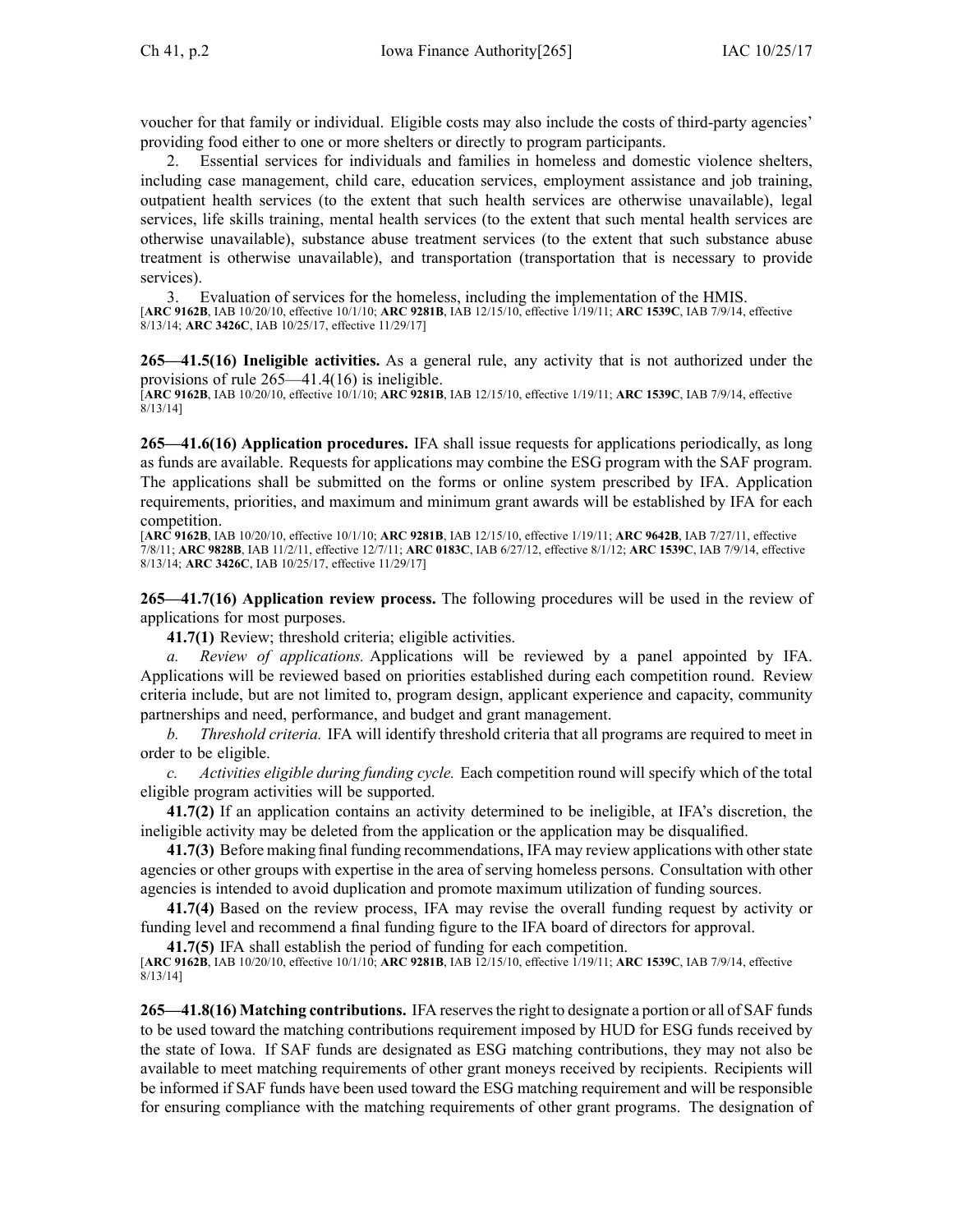any portion of SAF funds as ESG matching contributions does not change the amount, type, or recipient of any award; rather, it solely impacts <sup>a</sup> SAF grantee's potential to use SAF gran<sup>t</sup> funds to meet the matching requirements of certain other gran<sup>t</sup> programs.

[**ARC [9162B](https://www.legis.iowa.gov/docs/aco/arc/9162B.pdf)**, IAB 10/20/10, effective 10/1/10; **ARC [9281B](https://www.legis.iowa.gov/docs/aco/arc/9281B.pdf)**, IAB 12/15/10, effective 1/19/11; **ARC [0183C](https://www.legis.iowa.gov/docs/aco/arc/0183C.pdf)**, IAB 6/27/12, effective 8/1/12; **ARC [1539C](https://www.legis.iowa.gov/docs/aco/arc/1539C.pdf)**, IAB 7/9/14, effective 8/13/14]

## **265—41.9(16) Funding awards.**

**41.9(1)** *Authorization.* The IFA board of directors authorizesfunding awards during each application cycle.

**41.9(2)** *Right to negotiate.* IFA reserves the right to negotiate the amount of the funding award, the scale of the project, and alternative methods for completing the project.

**41.9(3)** *Special purpose awards.* IFA may, at its discretion, make funding awards for evaluation of services for the homeless, including the implementation of the HMIS, apar<sup>t</sup> from the application procedures and application review process for other activities.

[**ARC [9162B](https://www.legis.iowa.gov/docs/aco/arc/9162B.pdf)**, IAB 10/20/10, effective 10/1/10; **ARC [9281B](https://www.legis.iowa.gov/docs/aco/arc/9281B.pdf)**, IAB 12/15/10, effective 1/19/11; **ARC [1539C](https://www.legis.iowa.gov/docs/aco/arc/1539C.pdf)**, IAB 7/9/14, effective 8/13/14]

## **265—41.10(16) Requirements placed on recipients.**

**41.10(1)** *Participation by homeless individuals and families.* To the maximum extent possible, SAF program recipients are required to involve, through employment, volunteer services, or otherwise, homeless individuals and families in constructing, renovating, maintaining, and operating facilities assisted with SAF funds, in providing services assisted with SAF funds, and in providing services for occupants of facilities assisted with SAF funds.

**41.10(2)** *Termination of assistance and grievance procedure.* Recipients shall establish and implement <sup>a</sup> formal process to terminate assistance to individuals or families who violate program requirements. This process shall include <sup>a</sup> hearing that provides individuals <sup>a</sup> full opportunity to address issues of noncompliance.

**41.10(3)** *Data reporting system.* Recipients shall participate in the HUD-approved HMIS adopted by IFA as required in the executed contract, unless the recipient qualifies as <sup>a</sup> domestic violence shelter, in which case the recipient shall participate in required data collection and reporting activities using <sup>a</sup> comparable database as defined by HUD.

**41.10(4)** *Ensuring confidentiality.* Recipients shall develop and implement procedures to guarantee the confidentiality of records pertaining to any individual to whom family violence prevention or treatment services are provided. In addition, the address or location of any family violence shelter shall not be disclosed to any person excep<sup>t</sup> with written authorization of the shelter director.

**41.10(5)** *Requirements for religious organizations.* Recipients shall not engage in religious proselytizing or counseling using SAF funds, nor require attendance at religious services as <sup>a</sup> requirement or condition to receive assistance with SAF funds, nor limit services or give preference to persons seeking assistance with SAF funds on the basis of religion.

**41.10(6)** *Prohibition against involuntary family separation.* If <sup>a</sup> shelter provides services to families with children under the age of 18, the age of <sup>a</sup> child under the age of 18 shall not be used as <sup>a</sup> basis for denying any family's admission to shelter.

**41.10(7)** *Lead-based paint.* Recipients shall follow the federal rules for lead-based paint, including the Lead-Based Paint Poisoning Prevention Act (42 U.S.C. 4821-4846), the Residential Lead-Based Paint Hazard Reduction Act of 1992 (42 U.S.C. 4851-4856), and implementing regulations in 24 CFR Part 35, Subparts A, B, H, J, K, M, and R, which apply to all shelters occupied by program participants.

**41.10(8)** *Habitability standards.* Recipients shall follow the federal rules for habitability, ensuring that shelters funded with SAF adhere to minimum habitability standards for being safe, sanitary, and adequately maintained, according to the regulations at CFR Part 576.403. Standards include considerations for the following: (1) structure and materials, (2) access, (3) space and security, (4) interior air quality, (5) water supply, (6) sanitary facilities, (7) thermal environment, (8) illumination and electricity, (9) food preparation, (10) sanitary conditions, and (11) fire safety.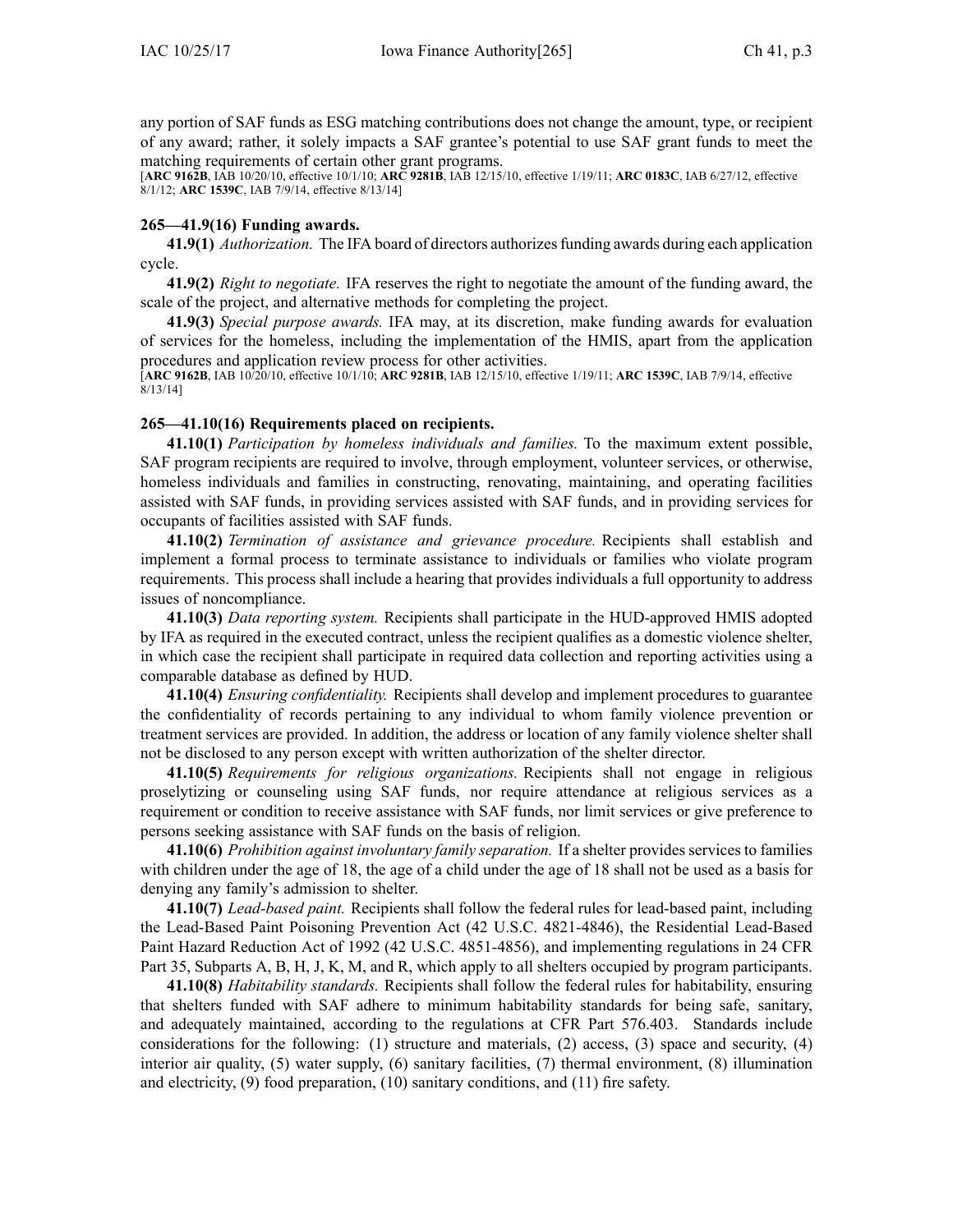**41.10(9)** *Other requirements.* IFA may, at its discretion, impose additional requirements on recipients, which will be described in the reques<sup>t</sup> for applications, the gran<sup>t</sup> contract, or other guidance materials issued from time to time.

[**ARC [9162B](https://www.legis.iowa.gov/docs/aco/arc/9162B.pdf)**, IAB 10/20/10, effective 10/1/10; **ARC [9281B](https://www.legis.iowa.gov/docs/aco/arc/9281B.pdf)**, IAB 12/15/10, effective 1/19/11; **ARC [9642B](https://www.legis.iowa.gov/docs/aco/arc/9642B.pdf)**, IAB 7/27/11, effective 7/8/11; **ARC [9828B](https://www.legis.iowa.gov/docs/aco/arc/9828B.pdf)**, IAB 11/2/11, effective 12/7/11; **ARC [0183C](https://www.legis.iowa.gov/docs/aco/arc/0183C.pdf)**, IAB 6/27/12, effective 8/1/12; **ARC [1539C](https://www.legis.iowa.gov/docs/aco/arc/1539C.pdf)**, IAB 7/9/14, effective 8/13/14; **ARC [3426C](https://www.legis.iowa.gov/docs/aco/arc/3426C.pdf)**, IAB 10/25/17, effective 11/29/17]

**265—41.11(16) Compliance with applicable federal and state laws and regulations.** All recipients shall comply with the Iowa Code with respec<sup>t</sup> to activities performed under this program. Use of SAF program funds shall comply with the following additional requirements.

**41.11(1)** *Nondiscrimination and equal opportunity.* All recipients shall comply with the following:

*a.* The requirements of Title VIII of the Civil Rights Act of 1968, 42 U.S.C. Sections 3601-19 and implementing regulations; Executive Order 11063 and implementing regulations at 24 CFR Part 107 (June 1, 1999); and Title VI of the Civil Rights Act of 1964 (42 U.S.C. Section 2002d) and implementing regulations at 24 CFR Part 1 (June 1, 1999).

*b.* Affirmative action requirements as implemented with Executive Orders 11625, 12432, and 12138 which require that every effort be made to solicit the participation of minority and women business enterprises (MBE/WBE) in governmental projects.

*c.* The prohibitions against discrimination on the basis of age under the Age Discrimination Act of 1975 (42 U.S.C. Sections 6101-07).

*d.* The prohibitions against discrimination against disabled individuals under Section 504 of the Rehabilitation Act of 1973 and the Americans with Disabilities Act.

**41.11(2)** *Review of financial statements.* All recipients shall obtain from an independent certified public accountant an annual audit or an annual independent review of the agency's financial statements.

**41.11(3)** *Conflict of interest.* No person who exercises or has exercised any functions or responsibilities with respec<sup>t</sup> to activities assisted under the SAF program, or who is in <sup>a</sup> position to participate in <sup>a</sup> decision-making process or gain inside information with regard to activities assisted under the program, may obtain <sup>a</sup> financial interest or benefit from an assisted activity; have <sup>a</sup> financial interest in any contract, subcontract, or agreemen<sup>t</sup> with respec<sup>t</sup> to an assisted activity; or have <sup>a</sup> financial interest in the proceeds derived from an assisted activity, either for the person or for those with whom the person has immediate family or business ties, during the person's tenure or during the one-year period following the person's tenure. Persons covered shall include any person who is an employee, agent, consultant, officer, or elected or appointed official of the recipient.

[**ARC [9162B](https://www.legis.iowa.gov/docs/aco/arc/9162B.pdf)**, IAB 10/20/10, effective 10/1/10; **ARC [9281B](https://www.legis.iowa.gov/docs/aco/arc/9281B.pdf)**, IAB 12/15/10, effective 1/19/11; **ARC [1539C](https://www.legis.iowa.gov/docs/aco/arc/1539C.pdf)**, IAB 7/9/14, effective  $8/13/14$ ]

## **265—41.12(16) Administration.**

**41.12(1)** *Contracts.* Upon selection of an application for funding, IFA will initiate <sup>a</sup> contract. Recipients shall remain responsible for adherence to the requirements of the SAF program rules. These rules and applicable federal and state laws and regulations shall be deemed to be par<sup>t</sup> of the contract. Certain activities may require that permits or clearances be obtained from other state agencies before the start of the project. Funding awards may be conditioned upon the timely completion of these requirements.

**41.12(2)** *Record keeping and retention.* Financial records, supporting documents, statistical records, and all other records pertinent to the funded program shall be retained by the recipient and made available to IFA upon request. Proper record retention shall be in accordance with the following:

*a.* Records for any assisted activity shall be retained for five years after the end of the gran<sup>t</sup> period and, if applicable, until audit procedures are completed and accepted by IFA.

*b.* Representatives of the state auditor's office and IFA shall have access to all books, accounts, documents, records, and other property belonging to or in use by <sup>a</sup> recipient pertaining to the receipt of assistance under these rules.

**41.12(3)** *Reporting requirements.* Recipients shall submit reports to IFA as prescribed in the contract. Reports include: